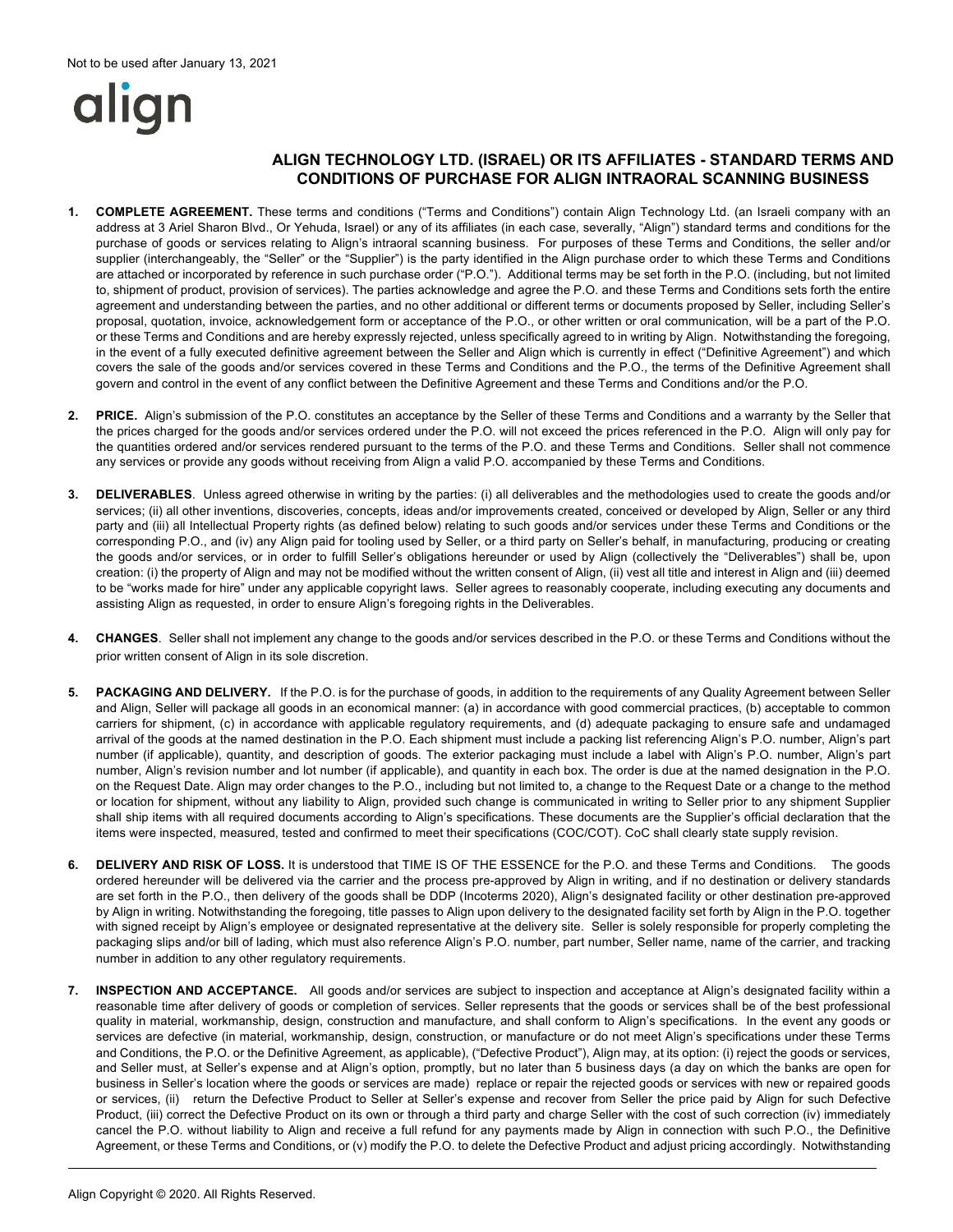the foregoing, in the event of any Defective Product, Align has the right to additional compensation from Seller for any damages or additional costs incurred by Align as a result of such Defective Product.

- **8. WARRANTY.** Seller warrants and represents for a period of at least one year (or longer as specified in the P.O.) from the date of Align acceptance at Align's designated facility that all goods and/or services delivered (i) will be free from defects in workmanship, design, construction, material and manufacture (whether latent or patent), (ii) will comply with the requirements of the P.O., these Terms and Conditions, and the Definitive Agreement;(iii) will comply with specifications, composition, formulation, component specifications, software specifications and/or other instructions provided or agreed by Align, (iv) will be free from any liability, including but not limited to, a royalty, mechanics' lien or other encumbrance, and (v) the goods and/or services do not infringe upon any third party's Intellectual Property (as defined below). Seller warrants and reprsents that the goods and/or services provided under the P.O., these Terms and Conditions, or the Definitive Agreement will be delivered in a professional and workmanlike manner and will comply with all applicable laws and regulations. Without derogating from Seller's liabilities under these Terms and Conditions and the Definitive Agreement, Seller warrants that it has the legal right to and shall pass through to Align all warranties it receives from any subcomponent supplier which are included within the goods and/or services delivered to Align. Seller further warrants that all warranties described hereunder from Seller and/or such subcomponent supplier run to the benefit of Align and its customers. Seller warrants and represents to Align that (i) Align shall acquire good and clear title to the goods and/or services, free and clear of all liens and encumbrances, (ii) all materials or goods and/or services, or any part thereof, are either owned or properly licensed by Seller or are in the public domain and (iii) Seller has the full power to enter into this Agreement and carry out its obligations hereunder.
- **9. OWNERSHIP.** Align exclusively owns Align Confidential Information (as defined below), Align Intellectual Property, and Align tooling, and the Deliverables in accordance with Section 3. Without derogating from the foregoing, Align shall exclusively own, upon payment of all undisputed invoices by Align, all goods or services provided by Seller pursuant to this P.O.
- **10. TERMINATION.** The parties agree that this Agreement and the P.O. may be terminated as follows:
	- o Termination Prior to Delivery. Align reserves the right to cancel the P.O., in whole or in part, and without liability at any time prior to delivery of the goods and/or services ordered.
	- o Termination for Default. Without derogating from Align's other rights hereunder, in the event of Seller's default or breach of these Terms and Conditions, Align may terminate these Terms and Conditions and the relevant P.O. without liability upon written notice to Seller.
	- o Procedures Upon Termination. Upon termination, Seller will, upon Align's direction and at the times as specified in writing by Align, stop work under the terminated portion of the P.O., place no further orders for materials or services under the terminated portion of the P.O., settle (with Align's prior approval) any third party claims relating to the goods and/or services (including payment owed to third party sub-contractors), safeguard property related to the goods and/or services, transfer title and make delivery to Align of all Deliverables and/or work in process relating to the goods and/or services under the terminated portion of the P.O., deliver materials acquired for performance of the P.O., and preserve records documentation, and other materials relating to the goods and/or services for the time period required by Align. In the event of termination for default, Seller shall pay all costs relating to the foregoing. Seller shall at all times proceed with any portion of P.O. that has not been terminated.
	- o Payment Upon Termination. Payment for completed goods and/or services delivered to and accepted by Align under this Section will be in accordance with the pricing set forth in the relevant P.O. Seller must promptly submit any outstanding invoices for goods and/or services upon termination. Align will not have any liability whatsoever as to any goods or services not invoiced and presented to Align within fortyfive (45) days of the termination date.
- **11. PAYMENT TERMS AND INVOICE.** Align shall be under no obligation to pay Seller any sums unless a properly approved P.O. by Align, including with these accompanying Terms and Conditions, has been submitted by Align to Seller. Seller shall submit an invoice to Align no later than sixty (60) days following acceptance by Align in writing of goods and/or services. Align agrees to pay Seller all undisputed amounts as set forth in the P.O. in the currency as agreed upon the parties and as set forth in the P.O., within the current month + sixty (60) days from Align's receipt of an undisputed and proper invoice for the relevant goods and/or services which have been accepted by Align in accordance with this Section. Seller's invoice(s) must include the Supplier Name, Address, Invoice Number, Invoice Date, Purchase Order Number, Quantity, Unit Price and Extended Price, Description/Item Number, and ship to address. Align's payment of an invoice will not constitute acceptance of goods and/or services. Invoices shall be subject to review for errors, shortages, defects, or other related failure of Seller to meet the requirements of a P.O., and in the event of any of the foregoing defects, Align shall notify Seller, and Seller shall resubmit a corrected invoice in accordance with Align's written instructions.
- **12. PAYMENT.** The parties agree that all payments due and owing under this Agreement shall be made as agreed by the parties in writing. Seller agrees that it is solely responsible for paying any taxes, shipping, handling customs clearance and similar fees and statutory contributions relating to Seller's receipt of fees under these Terms and Conditions.
- **13. WAIVER; REMEDIES.** The failure of Align to require performance of any provision under this Agreement or the P.O. will not affect in any way the full right to require such performance at any time thereafter. The remedies stated herein are in addition to all other remedies at law or in equity. The parties agree that, in certain situations, monetary relief may not be a sufficient remedy, and a party may seek injunctive or other equitable relief in the event of a breach by one party of any terms relating to confidentiality or intellectual property rights in these Terms and Conditions.
- **14. INDEMNIFICATION.** Seller agrees to indemnify Align, its employees, directors, shareholders, agents, customers, successors and assigns (collectively, "Indemnitees") against any loss, damage, or other liability (including reasonable attorney or expert costs and expenses) incurred by any Indemnitee(s) (collectively, "Damages") which arise from or are attributable to any claims relating to: (i) infringement of any patent, copyright, trademark or other intellectual property right ("Intellectual Property") arising from or connected with the goods and/or services; (ii) personal injury or injury to property; (iii) breach of any confidentiality provisions relating to Align's Confidential Information; (iv) product liability claims arising from or connected with the goods and/or services; and (v) a breach by Seller of its obligations hereunder; provided, however, that Align must promptly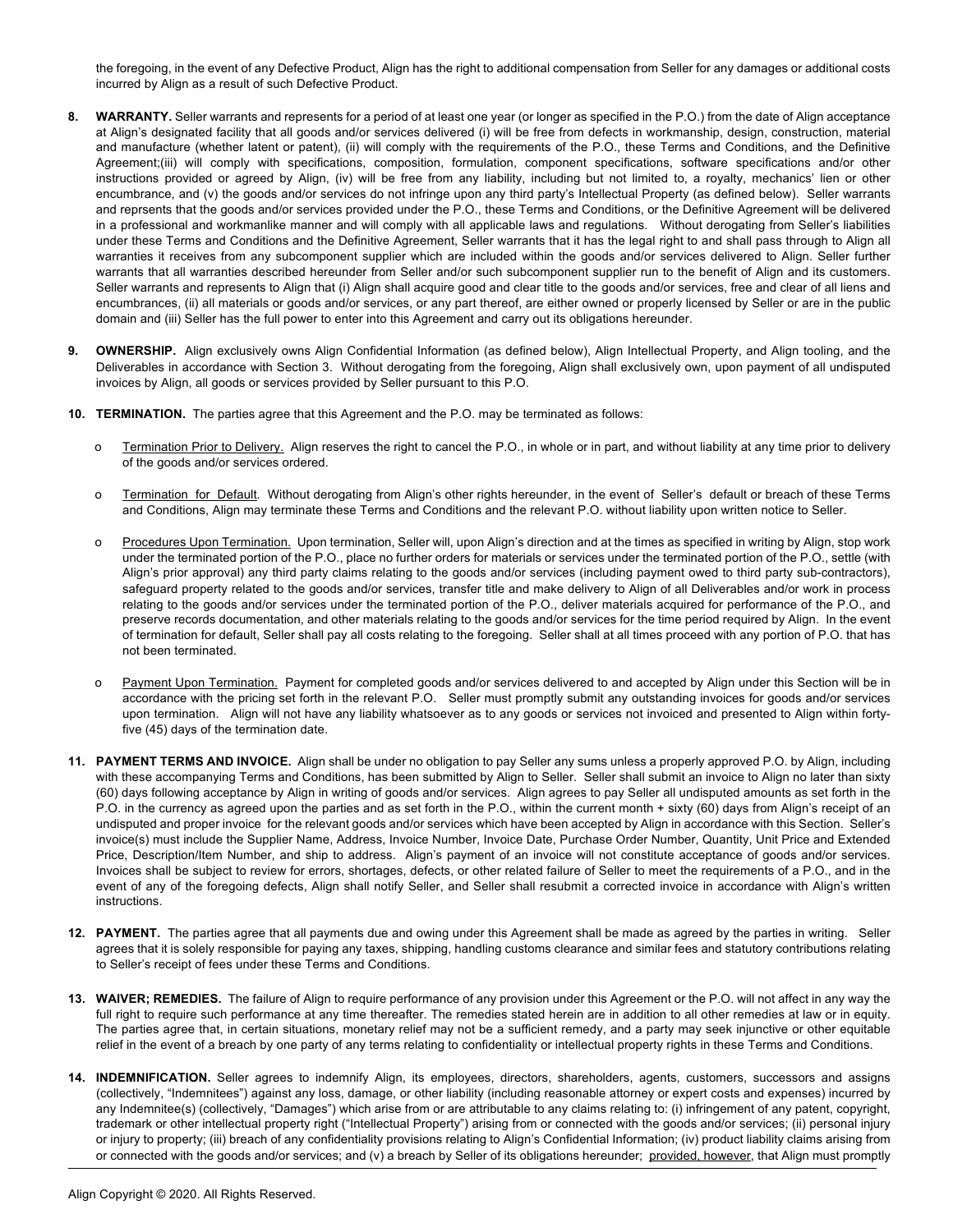notify Seller of the claim and allow Seller control over the defense and settlement of the claim with counsel reasonably satisfactory to Align. Align, at its own expense, may participate in the defense of any such claim with counsel of its own choice. Seller may not settle or compromise any claim in a manner that imposes any material restrictions, payment obligations, imputes liability to, or imposes any other obligations on Align without Align's prior written consent.

- **15. LIMITATION OF LIABILITY.** EXCEPT FOR PAYMENT FOR GOODS AND/OR SERVICES DELIVERED AND ACCEPTED BY ALIGN, IN NO EVENT WILL ALIGN'S TOTAL CUMULATIVE LIABILITY ARISING OUT OF THIS AGREEMENT OR THE P.O. UNDER ANY THEORY OF LIABILITY (WHETHER IN CONTRACT, TORT (INCLUDING NEGLIGENCE) EXCEED THE AMOUNTS OWING BY ALIGN UNDER THE APPLICABLE P.O., WHETHER OR NOT THE LIABLE PARTY HAS BEEN ADVISED OF THE POSSIBILITY OF SUCH DAMAGE THE EXISTENCE OF ONE OR MORE CLAIMS SHALL NOT EXPAND SUCH LIMIT. IN NO EVENT SHALL ALIGN HAVE ANY LIABILITY TO SELLER FOR ANY INDIRECT, SPECIAL, INCIDENTAL, PUNITIVE OR CONSEQUENTIAL DAMAGES, LOST PROFITS, LOSS OF DATA, LOSS OF USE OR COST OF PROCUREMENT OF SUBSTITUTE GOODS OR SERVICES HOWEVER CAUSED AND UNDER ANY THEORY OF LIABILITY (WHETHER IN CONTRACT, TORT (INCLUDING NEGLIGENCE), INDEMNITY OR OTHERWISE) WHETHER OR NOT SELLER HAS BEEN ADVISED OF THE POSSIBILITY OF SUCH DAMAGE.
- **16. CONFIDENTIAL INFORMATION & OWNERSHIP. "**Confidential Information" means all tangible and intangible information disclosed by or on behalf of Align or otherwise made available or accessible whether intentionally or inadvertently regardless of the manner or medium of disclosure or access that is described as proprietary or confidential or considered as confidential or proprietary by Align and relates to Align or its affiliates and shall include but is not limited to: this Agreement, the P.O., Intellectual Property, specifications, drawings, samples, ideas, concepts, prototypes, materials and equipment, capacities, inventions, manufacturing processes, pricing and financial information, business plans, marketing and development plans, and products. Align owns all Deliverables, Intellectual Property, Confidential Information, work product and results developed or created by Seller under this Agreement whether such development occurs with or without contribution by Align.
- **17. ASSIGNMENTS.** No right or obligation under this Agreement and/or the P.O. may be assigned by Seller without Align's prior written consent, and any attempted assignment without such consent will be null and void. Align may assign the P.O. at any time to any party which assumes Align's obligations hereunder.
- **18. SUPPLIER REVIEW OF PURCHASE ORDERS**. Upon Seller's receipt of a P.O. from Align, Seller shall confirm to Align within five (5) business days after receipt thereof, a firm delivery date for the goods and/or services ordered. Seller shall meet such timeline commitment. Seller shall use commercially reasonable efforts to accommodate any expedited orders. In the event of any anticipated delay or inability to fulfill a P.O., Seller shall provide Align with immediate written notice, and Align shall then have the right, without penalty or payment or any other obligations, to cancel such outstanding P.O./s or any part thereof as a result of such delay or Seller's inability to fulfill the P.O.
- **19. COMPLIANCE WITH LAW**. Seller represents and warrants to Align that it shall, at all times, comply with all applicable laws and regulations, including data privacy laws, import/export, and anti-bribery laws.
- **20. NO THIRD PARTY BENEFICIARIES**. No provisions of this Agreement are intended or shall be construed to confer upon or give to any person or entity other than Align and Supplier any rights, remedies or other benefits under or by reason of this Agreement.
- **21. NOTICES**. All written notices required by this Agreement must be delivered to the addresses set forth above by a means evidenced by a delivery receipt and will be effective: (i) if by courier, upon delivery; (ii) if by registered mail, upon delivery; or (iii) if by post, 5 calendar days after transmitting by post. Notices to each party shall be addressed to the attention of its Legal Counsel.
- **22. GOVERNING LAW AND JURISDICTION. .** The validity, interpretation, enforceability, and performance of these Terms and Conditions and/or the P.O. will be governed by and construed substantively and procedurally (by excluding expressly the applicability of UCITA, or by the United Nations Conventions on Contracts for the International Sale of Products) as follows:

| WHERE SERVICE OR GOOD IS<br><b>PROVIDED:</b>             | <b>APPLICABLE GOVERNING LAW:</b>                                                                                            | <b>EXCLUSIVE JURISDICTION</b>                                                                                                                                                                                                                                                                                                         |
|----------------------------------------------------------|-----------------------------------------------------------------------------------------------------------------------------|---------------------------------------------------------------------------------------------------------------------------------------------------------------------------------------------------------------------------------------------------------------------------------------------------------------------------------------|
| United States, Canada or any other<br>location not named | State of California                                                                                                         | Santa Clara County, California                                                                                                                                                                                                                                                                                                        |
| EMEA, except for as specified below<br>for Israel        | Switzerland                                                                                                                 | * Any dispute will be resolved by<br>arbitration in Zurich, Switzerland in<br>accordance with the International<br>Chamber of Commerce ("ICC") rules of<br>arbitration by an arbitral tribunal of three<br>arbitrators. The place of arbitration shall<br>be Zurich and the language of arbitration<br>shall be English.              |
| LATAM                                                    | State of California, unless all parties<br>are from the same country, in which<br>case the law from that country<br>governs | Any dispute will be resolved by<br>arbitration in the State of California in<br>accordance with the International<br>Chamber of Commerce ("ICC") rules of<br>arbitration by an arbitral tribunal of three<br>arbitrators. The place of arbitration shall<br>be San Francisco, CA and the language<br>of arbitration shall be English. |
| Israel                                                   | Israel                                                                                                                      | Competent courts of Tel-Aviv, Israel                                                                                                                                                                                                                                                                                                  |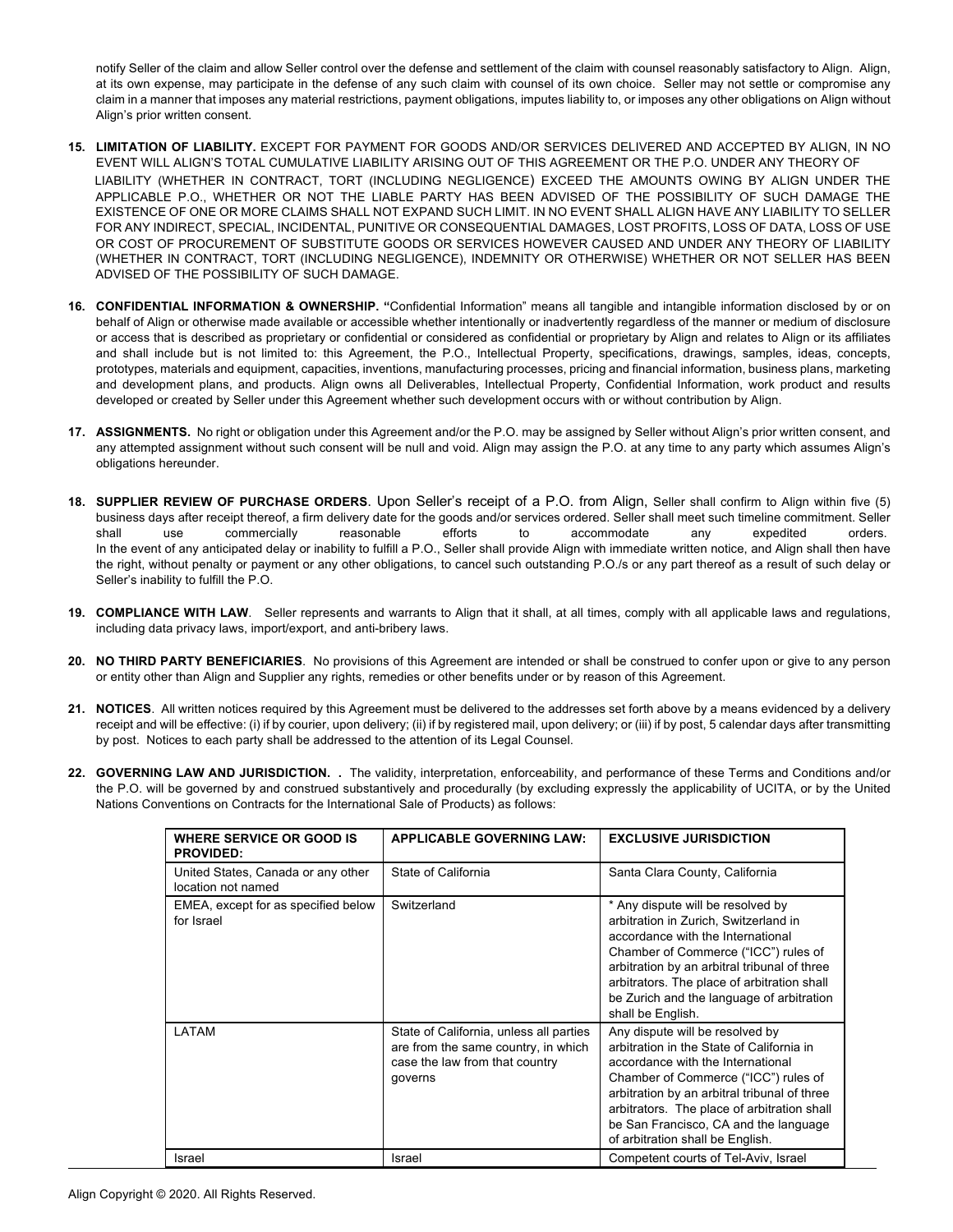| The Peoples' Republic of China,                                                                           | People's Republic of China | People's Republic of China                                                                                                                                                                                                                                                                                        |
|-----------------------------------------------------------------------------------------------------------|----------------------------|-------------------------------------------------------------------------------------------------------------------------------------------------------------------------------------------------------------------------------------------------------------------------------------------------------------------|
| Hong Kong                                                                                                 | Hong Kong                  | Courts of Hong Kong                                                                                                                                                                                                                                                                                               |
| Taiwan                                                                                                    | Taiwan                     | <b>Taiwan Taipei District Court</b>                                                                                                                                                                                                                                                                               |
| Japan                                                                                                     | Japan                      | <b>Tokyo District Court</b>                                                                                                                                                                                                                                                                                       |
| ASEAN, Republic of Korea,<br>Bangladesh, Nepal, India, Sri Lanka<br>or any other location in Asia Pacific | Singapore                  | *Any dispute will be resolved by<br>arbitration in Singapore in accordance<br>with the Arbitration Rules of the<br>Singapore International Arbitration<br>Centre ("SIAC") by a panel of three<br>arbitrators. The place of arbitration shall<br>be Singapore and the language of<br>arbitration shall be English. |
| Australia, New Zealand                                                                                    | Australia                  | Competent courts of New South Wales,<br>Australia.                                                                                                                                                                                                                                                                |

All disputes will be resolved in English unless otherwise agreed to by the parties.

### **23.** .

- **24. NOTICES.** Any notice or other communication to be provided hereunder must be evidenced by a delivery receipt and will be effective upon receipt.
- 25. **INSURANCE**. Seller must procure and maintain, at its sole expense, a policy or policies of insurance at levels sufficient to support its obligations under these Terms and Conditions and the P.O., and Seller shall promptly notify Align of any change, cancellation, or non-renewal of the insurance. Upon request by Align, Seller shall provide a Certificate of Insurance or other evidence satisfactory to Align.

#### **26. QUALITY CLAUSES.**

#### Shipping & Packaging:

- 1. Supplier shall maintain a first in, first out ("FIFO") inventory control system to ensure that nonconforming goods or prior supply versions are not inadvertently shipped to Align.
- 2. Supplier shall comply with all applicable recommendations or requirements of any customs or border control agencies with respect to goods and/or services to be imported into or exported from any jurisdiction.
- 3. All electro-static sensitive devices (ESD) shall be properly packaged to provide protection from electrostatic discharge. All ESD sensitive goods shall be clearly identified with an ESD warning on each tray, tube, or tape and reel within the shipment.
- 
- 4. Supply packaging shall not negatively influence supply quality or include any impurities. 5. Moisture Sensitive Devices as identified by Supplier shall be labeled and packaged per the following:
- 6. ESD sensitive items shall be packed in a sealed static shielding bag with desiccant bags inside
- 7. All goods shall, where possible, be labeled with both human readable and bar code (code 39) at the lowest level of packaging (reel, tube, bagged tray) and shall contain the following at a minimum:
	- A. Align Part Number
	- Supplier Name
	- C. Supplier's Part Number
	- D. Manufacture Name
	- E. Manufacture Part Number
	- F. Product Description
	- G. Manufacturing Date and Lot Code
	- H. Align Purchase Order Number
	- I. Quantity contained in individual reel, tube, tray, or other acceptable packaging

Traceability: Supplier shall keep traceability by either lot or date code or where appropriate, a serial number for purpose of tracing any suspect shipment containing problems

Records: Supplier shall keep complete records that provide evidence of conformity to all requirements of the quality management system (QMS). Records shall be maintained in a manner that allows them to be readily retrievable and to prevent deterioration, damage or loss. Electronic approval and storage of records is readily available for traceability. Unless record retention, responsibilities are otherwise agreed with Align, Supplier shall maintain records for 15 years, or a time-period as required by applicable laws, rules or regulations, whichever is greater. Records shall be made available for inspection by Align, its representatives, any relevant regulatory authority such as a Notified Body or FDA, or a government authority.

Control of Specifications: Supplier shall control the distribution and use of all specifications and documents pertaining to the PO. To the extent there is a conflict between product specifications provided to Supplier by Align and the requirements herein, the product specifications shall govern. Process Control: Supplier shall control processes that affect goods or service quality and performance, including but not limited to: approval of processes and process equipment including qualification and where appropriate, validation, monitoring and control of process parameters, including a documented control plan, if required, and compliance with all specified reference standards. Align reserves the right to review and approve Supplier's qualification/validation plans and reports.

Equipment Control, Maintenance and Calibration: Supplier shall have an established system in place to ensure process and test equipment is controlled, maintained, and calibrated at stated frequencies, to ensure it is suitable for its intended purpose and is capable of producing valid results. Goods potentially impacted by use of out of calibration equipment shall be treated as nonconforming product. Calibration standards shall be traceable to recognized national and/or international standards.